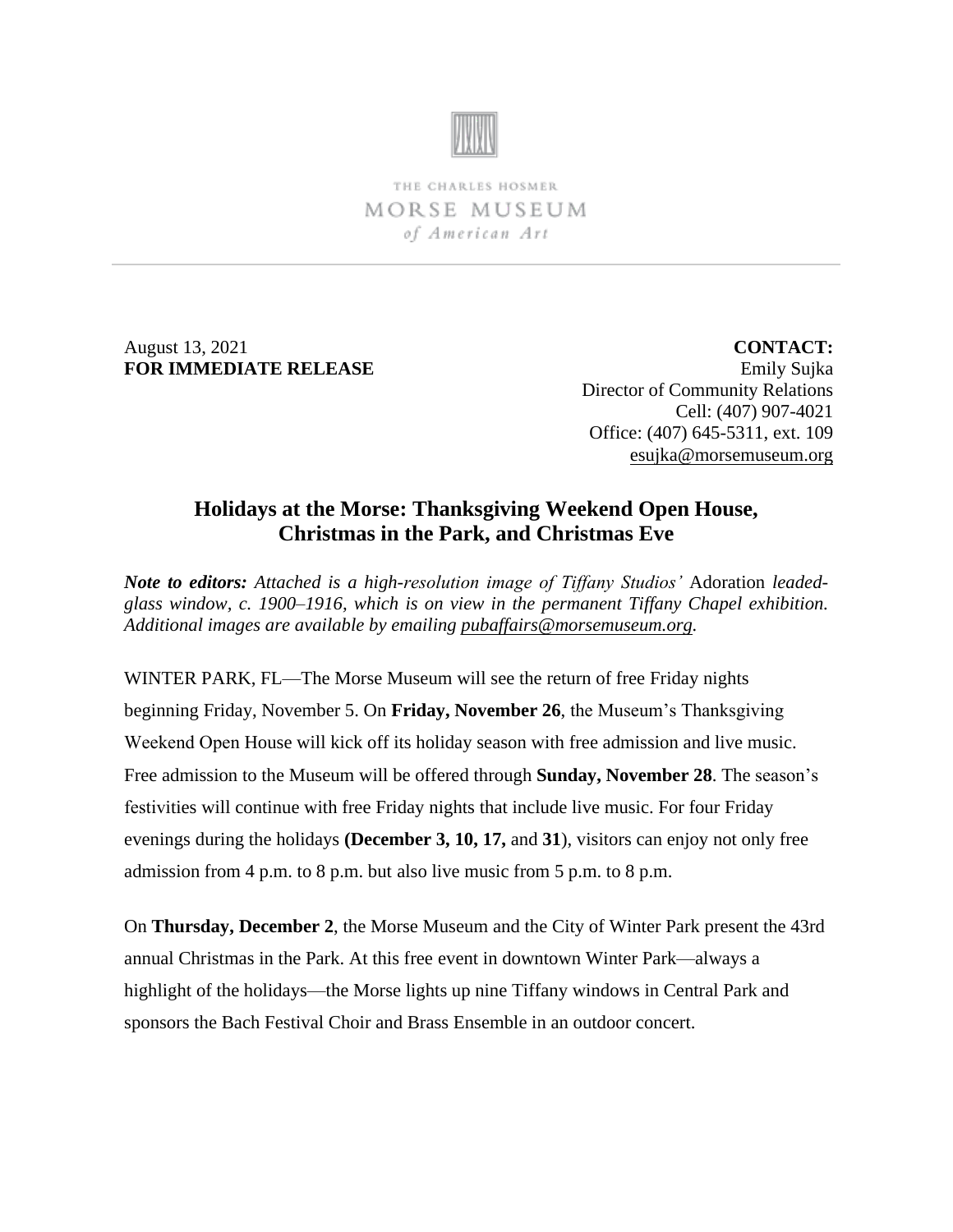Admission to the Museum is also free on **Friday, December 24**, during the Morse's Christmas Eve Open House, a long-standing tradition that includes live music from 1 p.m. to 4 p.m.

The current schedule of free Morse holiday events and music program is as follows:

#### **November 26**–**28**

Thanksgiving Weekend Open House. Friday, 9:30 a.m.–8 p.m.; Saturday, 9:30 a.m.–4 p.m.; Sunday, 1 p.m.–4 p.m.

**November 26** Beautiful Music Jazz Quartet (bass, flute, guitar, and violin), 5 p.m.–8 p.m.

### **December 2**  43rd Annual Christmas in the Park, downtown Winter Park, 6:15 p.m.–8:30 p.m.

**December 3**  Beautiful Music Asian Duo (flute and harp), 5 p.m.–8 p.m.

#### **December 10**

Beautiful Music Chamber Quartet (cello, flute, viola, and violin), 5 p.m.–8 p.m.

#### **December 17**

Beautiful Music Three Flutes Only, 5 p.m.–8 p.m.

## **December 24**

Christmas Eve Open House, 9:30 a.m.–8 p.m. Live music by Orlando Violin Music, 1 p.m.–4 p.m.

#### **December 31**

Beautiful Music Paint It Black Orchestra (bass, cello, flute, viola, and violin), 5 p.m.–8 p.m.

The Morse Museum houses the world's most comprehensive collection of works by Louis Comfort Tiffany (1848–1933). These works include the chapel interior he designed for the 1893 World's Columbian Exposition in Chicago as well as surviving art and architectural elements from Laurelton Hall, his grand Long Island estate.